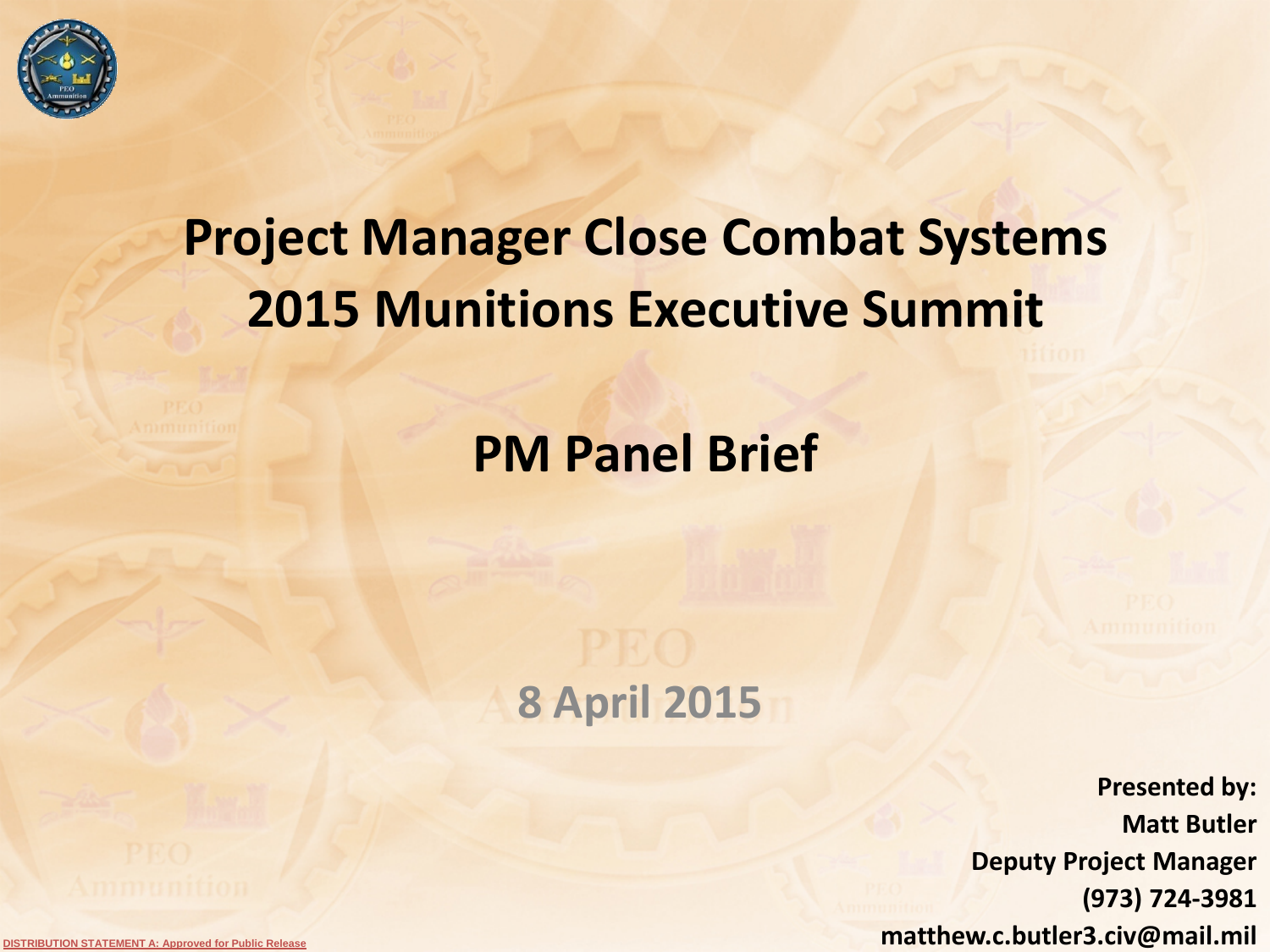

# **Team CCS Portfolio**

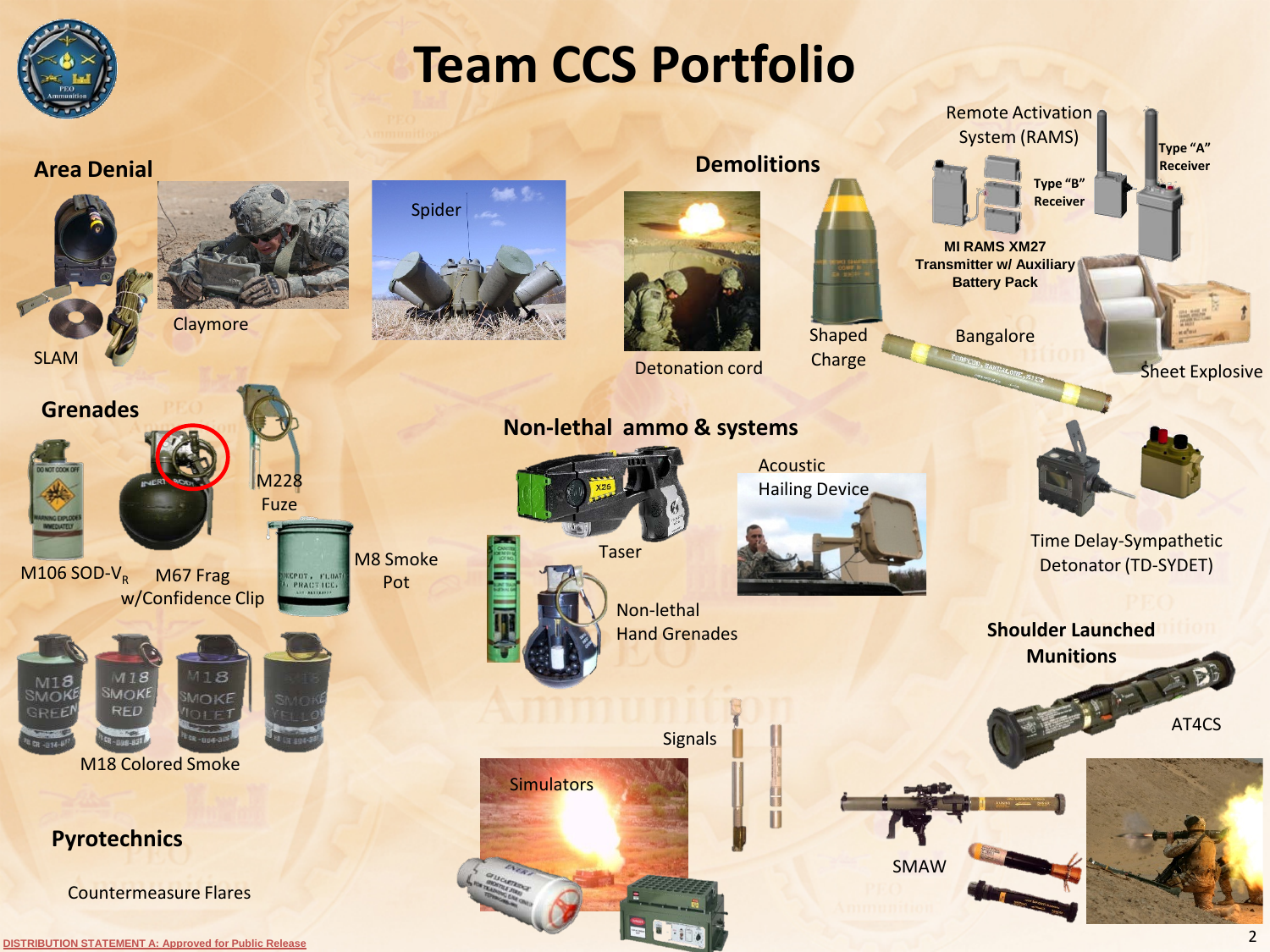

# **Area Denial Smart Terrain Armament (ADSTAR)**

#### **Operational View**



#### **Industry Day Summary**

- Industry Day conducted on 5-6 March 2015
	- $\checkmark$  30 industry partners attended the open session
	- $\checkmark$  8 industry partners participated in 1-on-1 sessions
- What the Government told Industry:
	- $\checkmark$  Overview of the Area Denial Mission
	- $\checkmark$  Landmine Policy and Impact
	- $\checkmark$  DMTTS&E capability Overview
	- $\checkmark$  Acquisition Path Forward and Strategy (Other Transaction Authority for Pre-MS A, IOC NLT 2025)
- Next Step Industry Engagements
	- $\checkmark$  Further Industry Engagements planned
	- $\checkmark$  White Paper solicitation 18 March 2015
	- $\checkmark$  White Papers due 22 April 2015

#### **Resource Management Decision**

- FY16-FY20 RMD signed 12 January 2015
- "Adds funds to establish a program of record that develops an Ottawa Convention-compliant air delivered, operator controlled mine system containing both anti-personnel and anti-vehicle mines to replace the current GATOR system, with an initial operating capability delivered by FY25"
- Submitted as part of FY16 President's Budget

| <b>FY16</b> | <b>FY17</b> | <b>FY18</b> | <b>FY19</b> | <b>FY20</b> | <b>FY16-20</b> |
|-------------|-------------|-------------|-------------|-------------|----------------|
| \$50.0M     | \$70.0M     | \$70.0M     | \$75.0M     | \$75.0M     | \$340.0M       |

#### **Capabilities**

- Will provide a deep-delivered, Man-In-The-Loop (MITL), antipersonnel (AP)and anti-vehicle (AV) Area Denial Capability compliant with National Landmine Policy and Ottawa Treaty
- Deep Range Capability: replaces deep delivered GATOR AP/AV system
- Improved Area Denial Capability at all required Operational Ranges
	- $\checkmark$  Controllable, networked, self-reporting, sensor enabled
	- $\checkmark$  Provides Blue Force Freedom of Action while denying that of the enemy within the same battlespace
	- $\checkmark$  Scalable effects controlled by Man-in-the-Loop (MITL)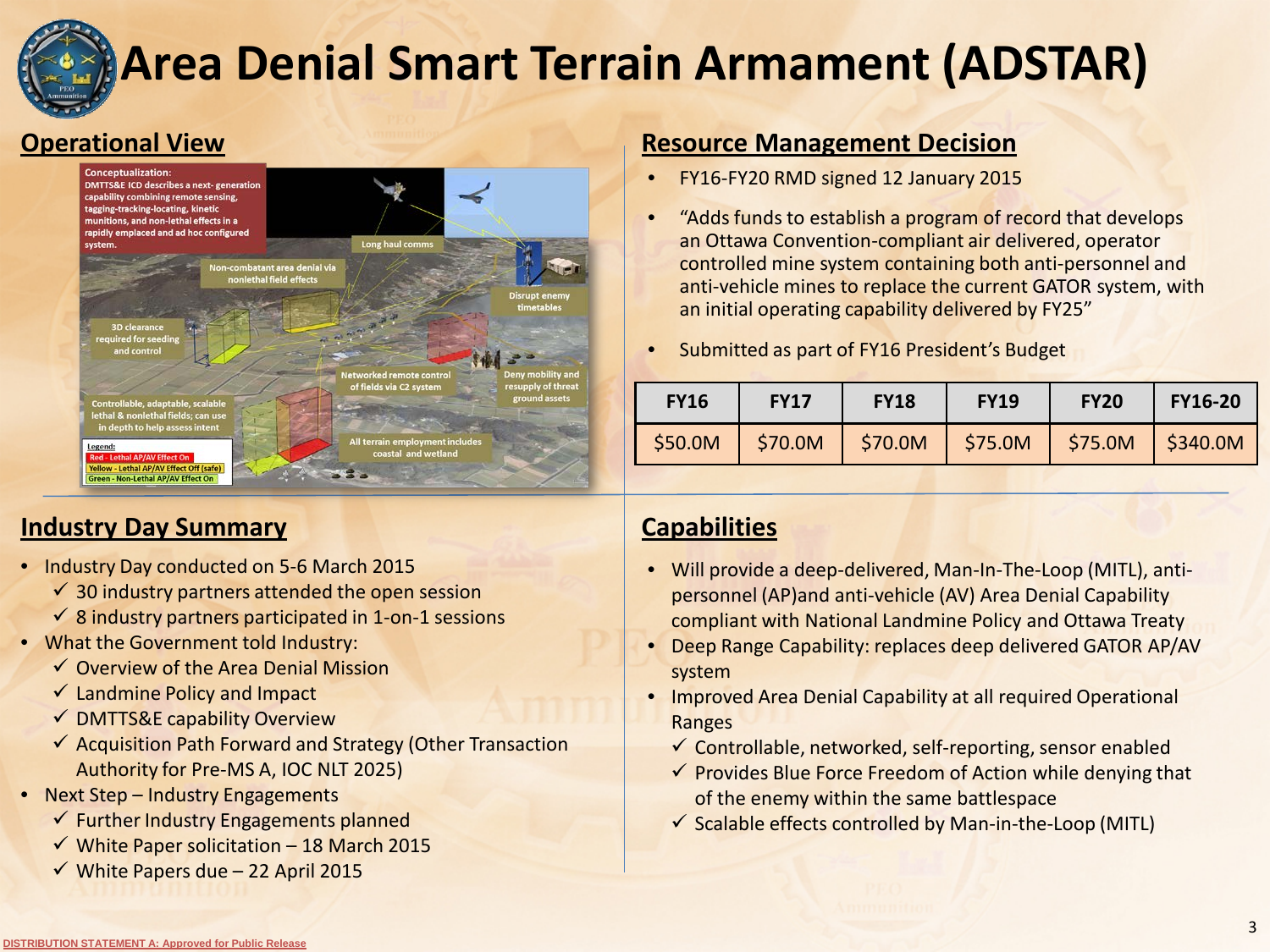

## **Team CCS Priorities**

- Stewardship in everything we do
- Support to Warfighter: Ahead of drumbeat Operations Order (OPORD) for drawdown
- Contractor Logistics Support (CLS) contract / Multifunction Field Service Representative (FSRs) paying off
- Develop & improve Area Access / Area Denial (A2/AD)
- Sustaining technological superiority through a quality workforce & innovation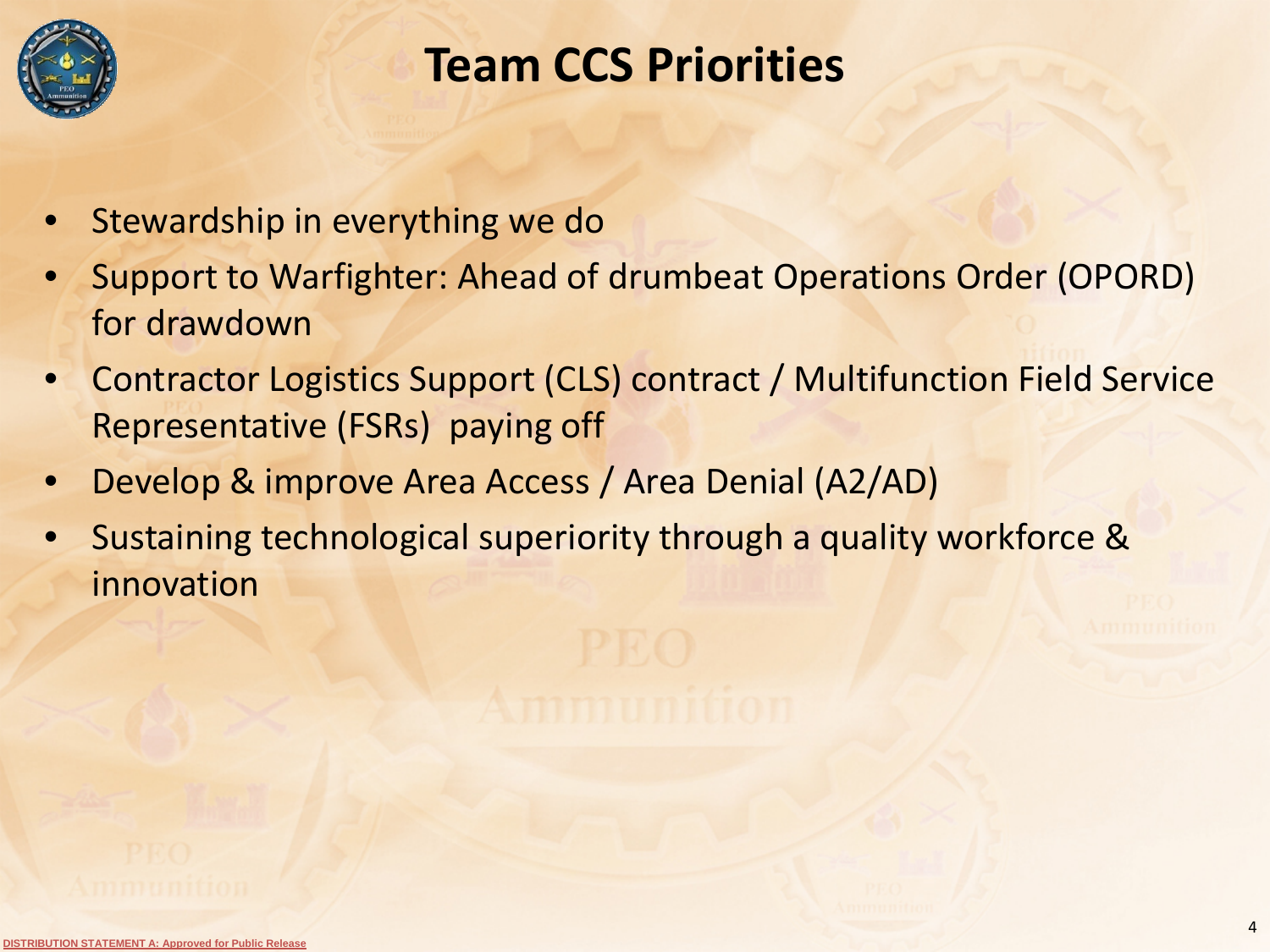

## **Budget Outlook**

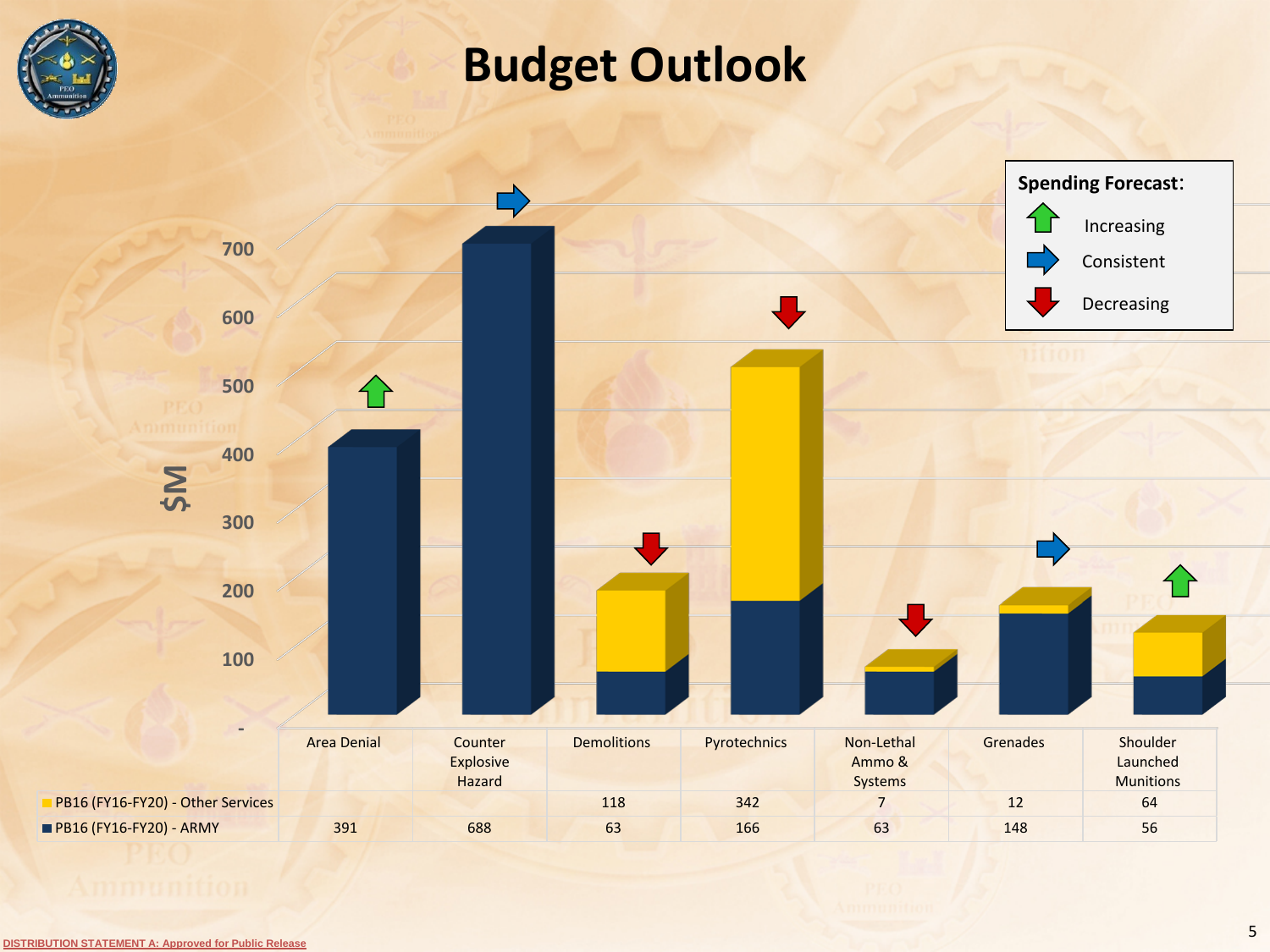

## **Industrial Base Challenges**

#### **Concerns:**

- Lower investment in advancing current capabilities
- Price increases & higher sustainment costs after war's end
- Maintaining small businesses w/reduced quantities
- Subcontractor quality management & supervision

### **Mitigation Strategies:**

- Family of capability buys: multiple items grouped together to help maintain minimum sustainment rates
	- Market Research supported consolidation of M67 Grenade, M213 Fuze and M228 Practice Fuze
	- $\checkmark$  Concern over the potential for smaller buys on the M228 Fuze
	- $\checkmark$  Commonality of fuze components will allow for economies of scale
	- $\checkmark$  Pre-Solicitation Notice posted to FedBizOpps on 13 March 2015
- Create incentives for industry to team and/or compete
- Shorter term contracts to increase opportunities for manufacturers to re-compete in near term
	- $\checkmark$  Going out on a 3-yr split contract solicitation for the M211/MJU-50/MJU-51 Pyrophoric Flares
	- Continuing split award contract such as the M206/MJU-7/MJU-10 contract to help support the industrial base
- Continue investment in the development of capabilities vs. the high volume of production
- Support Foreign Military Sales & Commercial Direct Sales opportunities
- **DISTRIBUTION STATEMENT A: Approved for Public Release** • Identify potential sources of single-point failure (SPF) & prioritize funding when possible



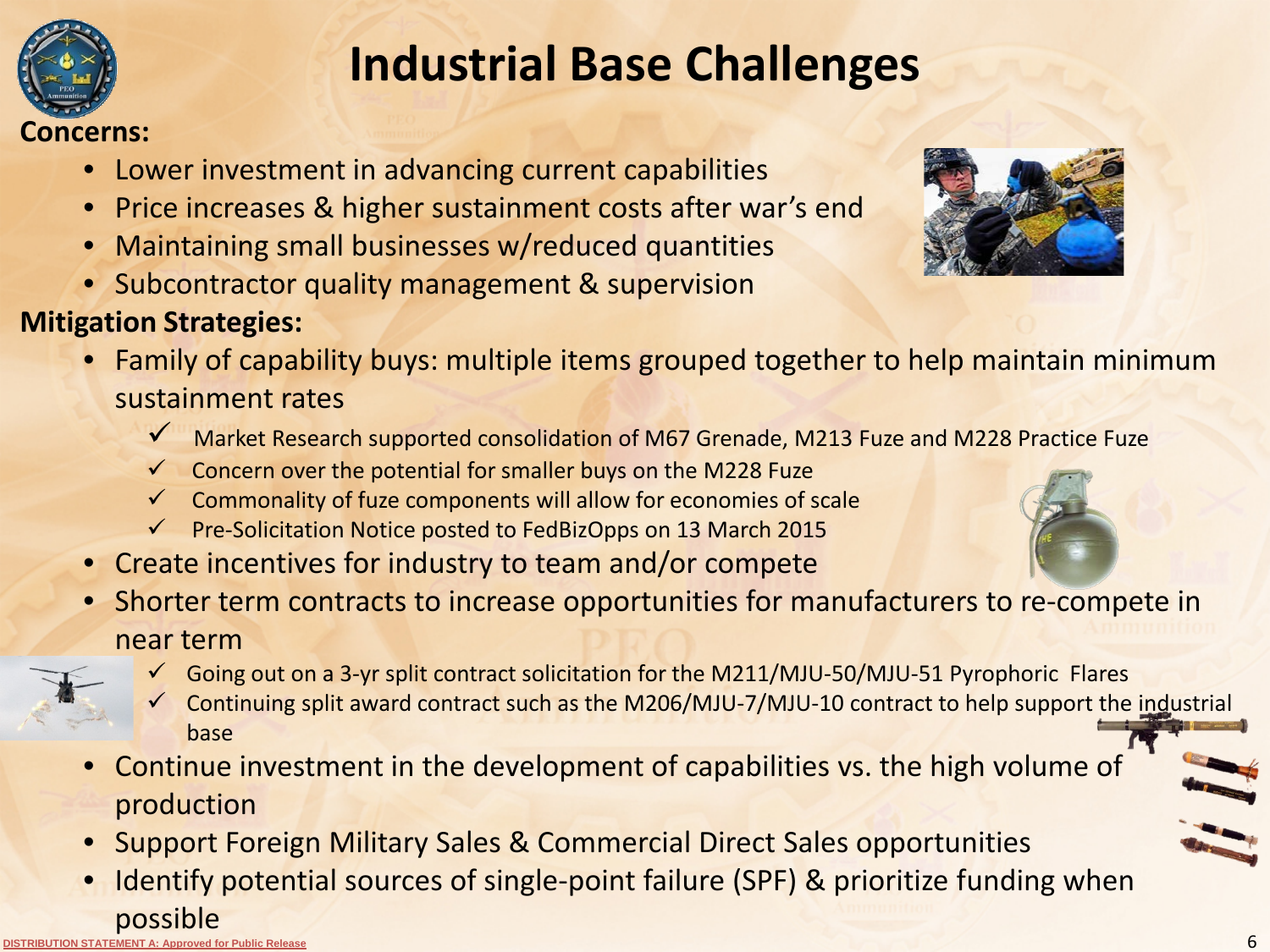# **FY15/FY16 Competitive Opportunities**

| Product                                                       | <b>Projected</b><br><b>RFP Date</b> | Projected<br><b>Award Date</b> | <b>Dollar</b><br>Amount | <b>Contract</b><br><b>Strategy</b> | <b>Contract</b><br><b>Type</b> |
|---------------------------------------------------------------|-------------------------------------|--------------------------------|-------------------------|------------------------------------|--------------------------------|
| M22 ATWESS                                                    | 2QFY15                              | 4QFY15                         | \$8M                    | <b>SBSA</b>                        | <b>IDIQ/FFP</b>                |
| M67 & M228 Fuze                                               | 3QFY15                              | 4QFY15                         | \$75M                   | <b>NTIB</b>                        | <b>FFP</b>                     |
| <b>Blastings Caps</b>                                         | 3QFY15                              | 4QFY15                         | \$29M                   | <b>NTIB</b>                        | <b>IDIQ/FFP</b>                |
| M115A2 Artillery Ground Burst Simulator & M116A1 Hand Grenade |                                     | 1QFY16                         | \$90M                   | <b>SBSA</b>                        | <b>IDIQ/FFP</b>                |
| <b>Sheet Explosives</b>                                       | 4QFY15                              | 2QFY16                         | \$81M                   | F&OC W/QPL                         | <b>IDIQ/FFP</b>                |
| M456 Detonating Cord                                          | 1QFY16                              | 2QFY16                         | \$36M                   | F&OC                               | <b>IDIQ/FFP</b>                |
| Hand Held Signal                                              | 2QFY16                              | 4QFY16                         | \$21M                   | <b>SBSA</b>                        | <b>IDIQ/FFP</b>                |
| Army Navy/Portable Special Search (AN/PSS)                    | 2QFY16                              | 4QFY16                         | \$39M                   | <b>SBSA</b>                        | <b>IDIQ/FFP</b>                |
| Acoustic Handling Device (AHD)                                | 2QFY16                              | 4QFY16                         | \$80M                   | F&OC                               | <b>FFP</b>                     |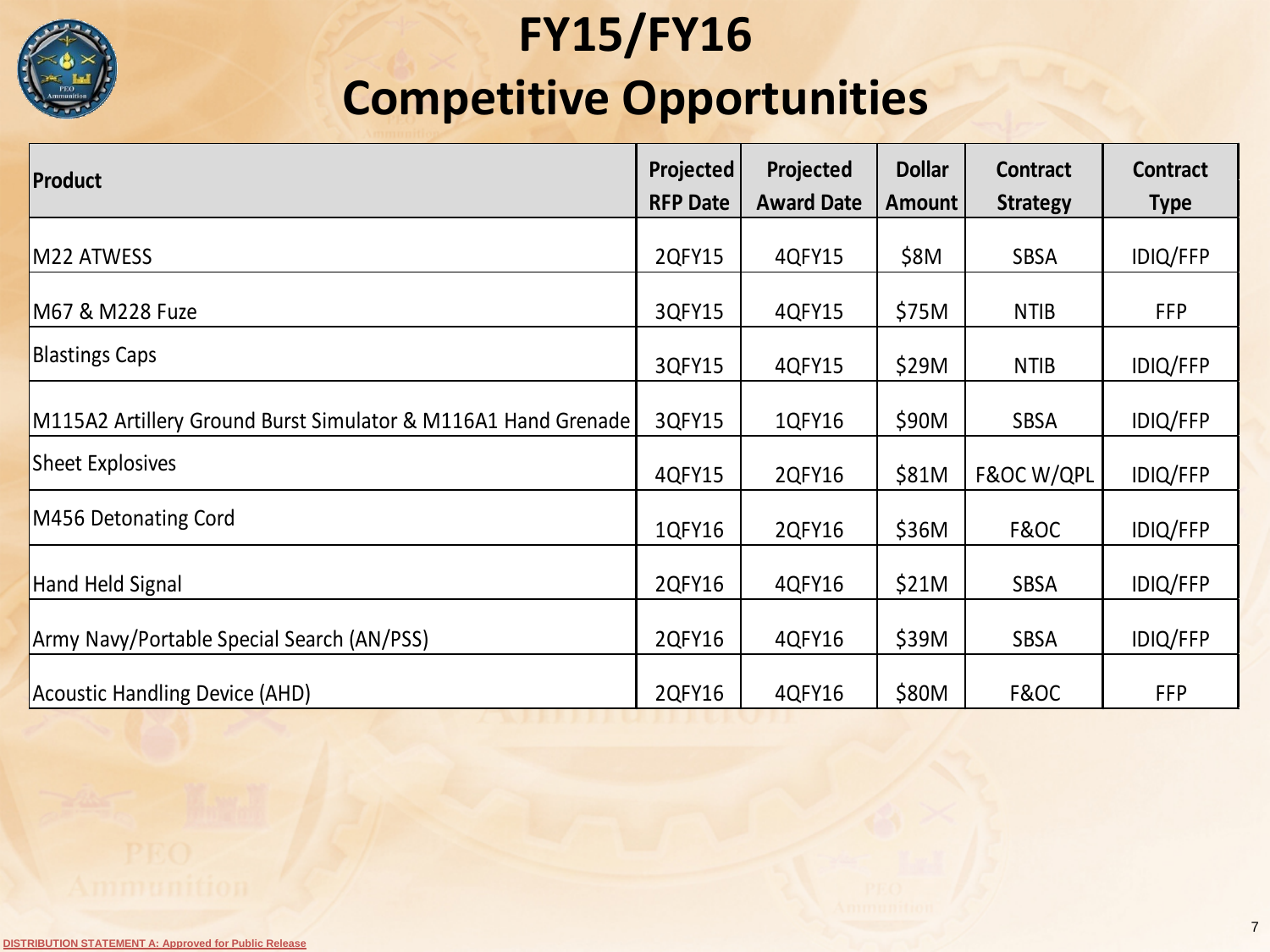

# **Team CCS "Top 10" Techbase Priorities**

- **1. ADSTAR/Family of Scatterable Mines (FASCAM) Replacement**  Area Denial capability providing Man-in-the-Loop (MITL) controlled scalable effects against mounted and dismounted enemy forces
- **2. IEDs** Standoff Detection, Metallic, Low metallic and Non-metallic
- **3. Tunable Pyrotechnics** Develop the capability to protect aircraft from emerging surface to air missiles (SAM). Countermeasures Flares to improve aircraft survivability, especially helicopters.
- **4. Lighten the Load**  including Shoulder Launch, Dual Purpose Grenade, Battery **Technologies**
- **5. Environmental –** Green energetics, propellants and explosives
- **6. Fuze design**  Smart, Out-of-line
- **7. Insensitive Munition (IM)** IM fill, Packaging, Fuze
- **8. Efficiencies** Common Fuze Design
- **9. Non-Lethal** Directed Energy, Dazzler
- **10. Training Aids and Improvements**  Claymore Training Aids, Devices, Simulators, and Simulations (TADSS)

### **Continued Coordination with RDECOM's RDECs**